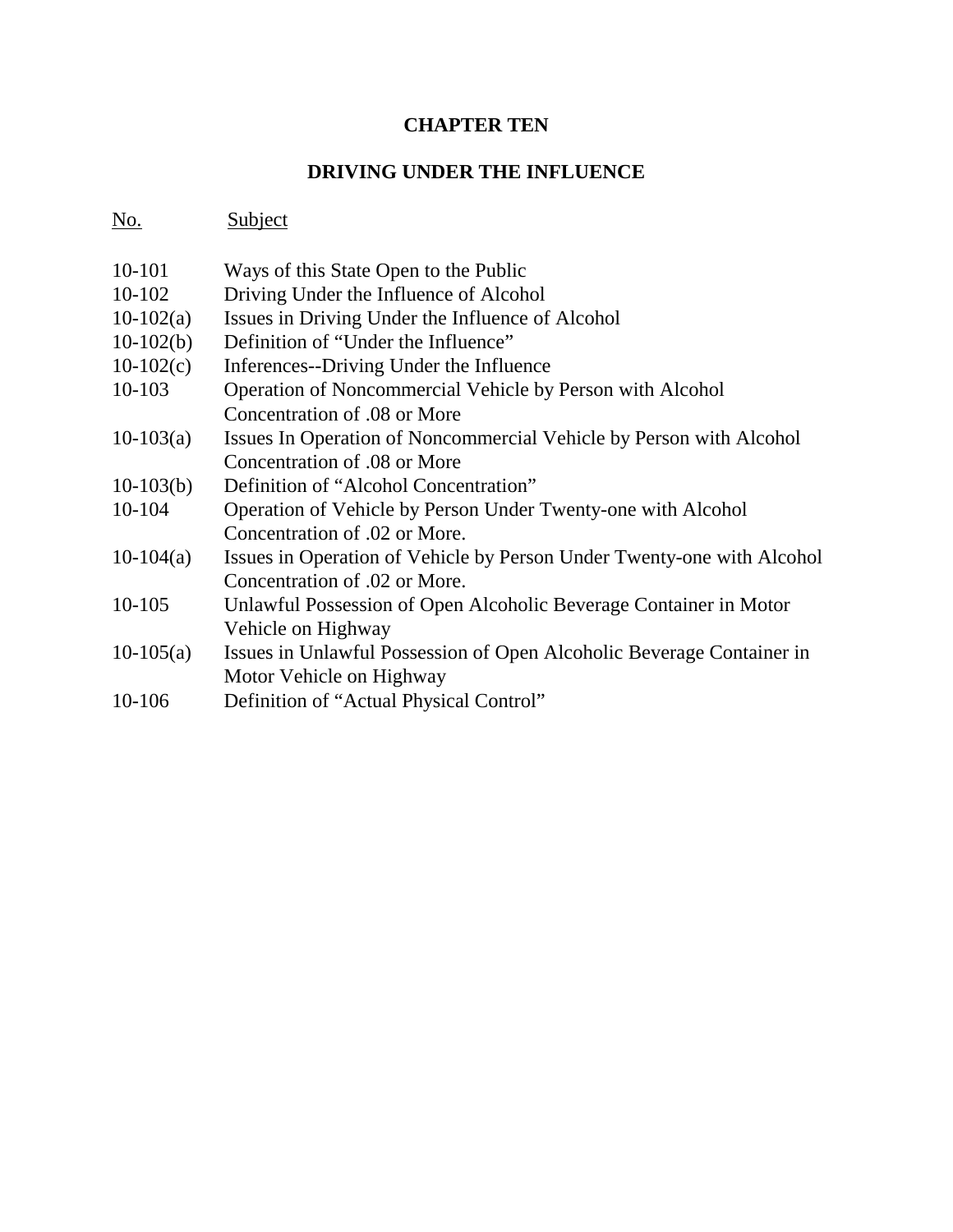#### INSTRUCTION NO. **[10-101]**

#### **[Ways of this State Open to the Public]**

The phrase "ways of this state open to the public" means any highway, road, alley, lane, parking area, or other public or private place adapted and fitted for public travel that is in common use by the public.

GIVEN:\_\_\_\_\_\_\_\_\_\_\_\_\_\_\_\_\_\_\_\_\_\_\_\_\_\_\_\_\_\_\_\_\_ DISTRICT JUDGE

Source: MCJI 10-101 (2009)

Plaintiff's Proposed Instruction No. Defendant's Proposed Instruction No.

Given as Instruction No. \_\_\_\_\_\_ Refused\_\_\_Withdrawn\_\_\_\_\_ By \_\_\_\_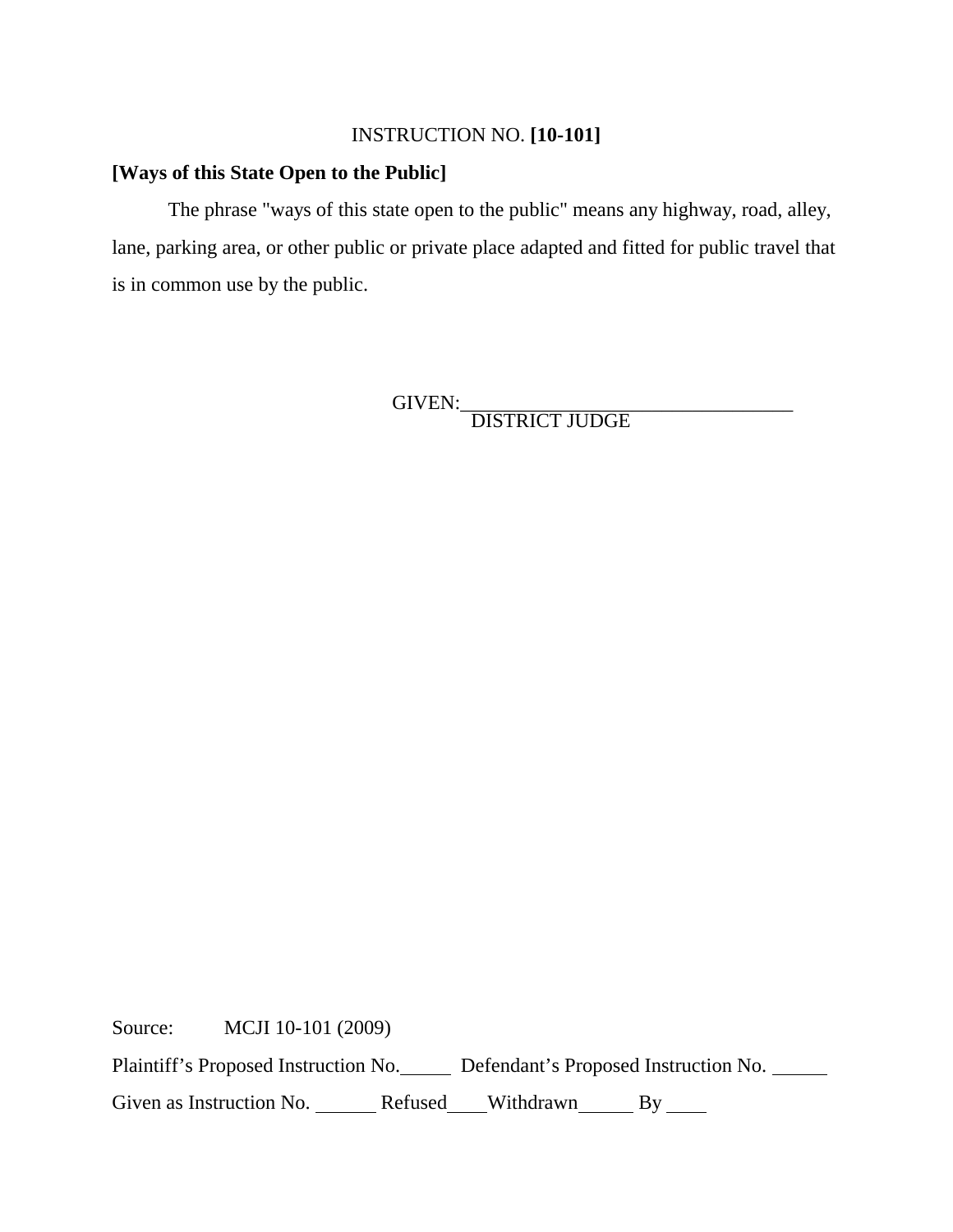# **[Ways of this State Open to the Public, No. 10-101, 2009, Source]**

SOURCE: MCA § 61-8-101(1) (2007).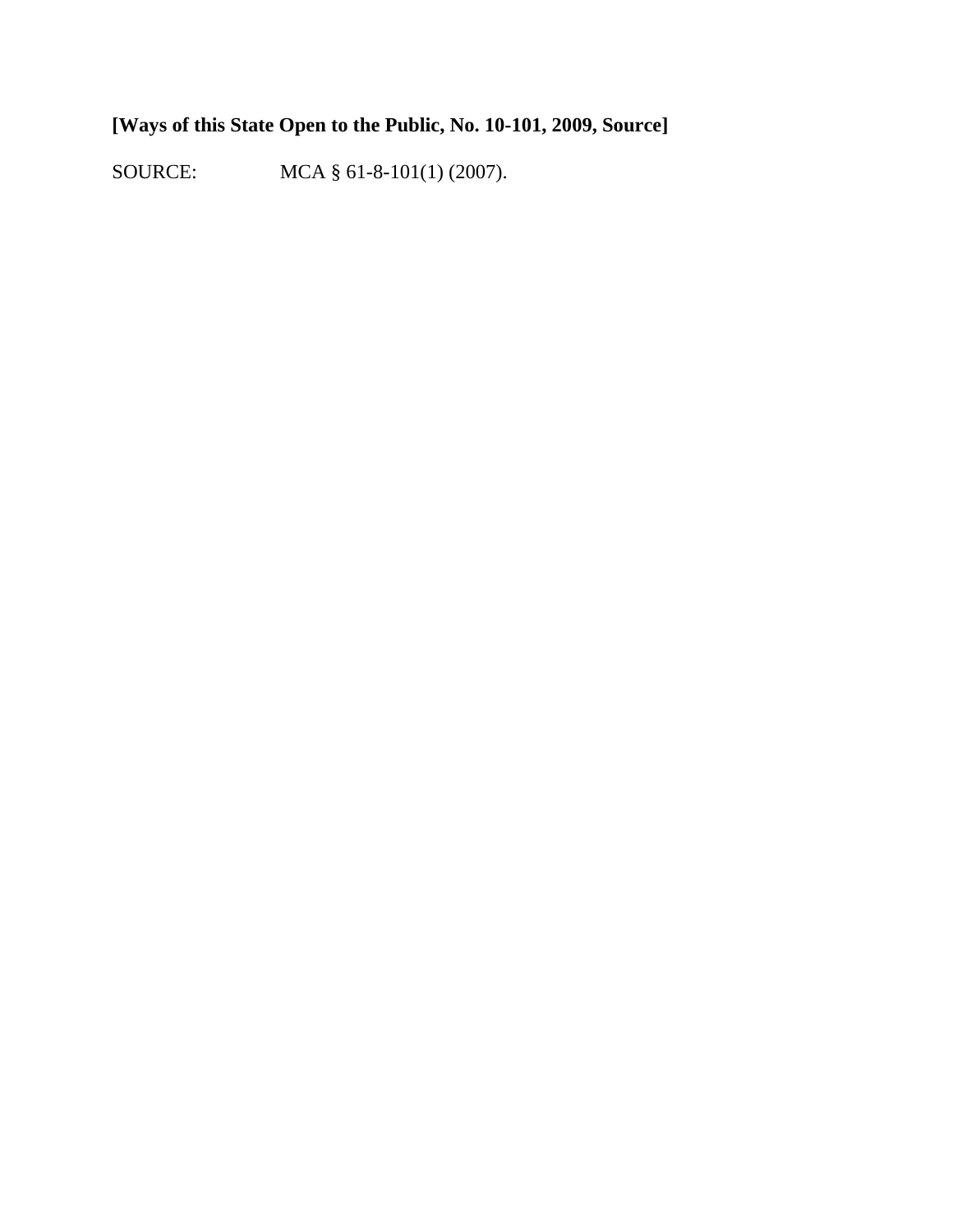#### INSTRUCTION NO. **[10-102]**

#### **[Driving Under the Influence of Alcohol]**

A person commits the offense of driving under the influence of alcohol if, while under the influence of alcohol, he/she drives or is in actual physical control of a vehicle upon the ways of this state open to the public.

GIVEN:\_\_\_\_\_\_\_\_\_\_\_\_\_\_\_\_\_\_\_\_\_\_\_\_\_\_\_\_\_\_\_\_\_ DISTRICT JUDGE

Source: MCJI 10-102 (2009)

Plaintiff's Proposed Instruction No. Defendant's Proposed Instruction No.

Given as Instruction No. \_\_\_\_\_\_\_\_ Refused \_\_\_\_\_Withdrawn \_\_\_\_\_\_\_ By \_\_\_\_\_\_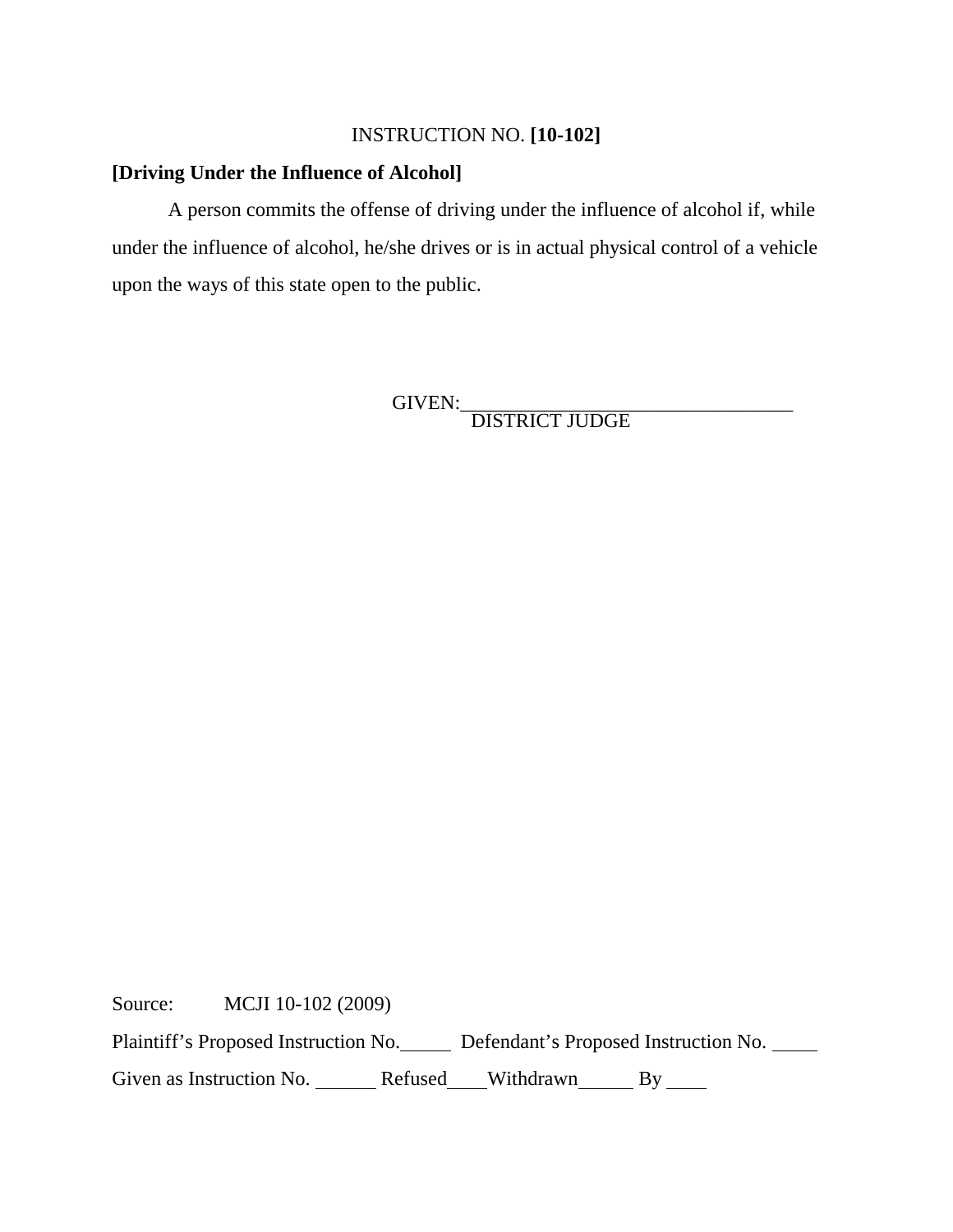#### **[Driving Under the Influence of Alcohol, No. 10-102, 2009, Source and Comment]**

SOURCE: MCA § 61-8-401(1)(a) (2007).

COMMENT: This instruction should be used only in those cases in which alcohol is involved since only subsection (1)(a) utilizes the phrase "ways of this state open to the public." Subsections (b), (c) and (d) require that the vehicle be operated "within this state." Consequently, if the Defendant is charged under these subsections, the instruction must be modified accordingly.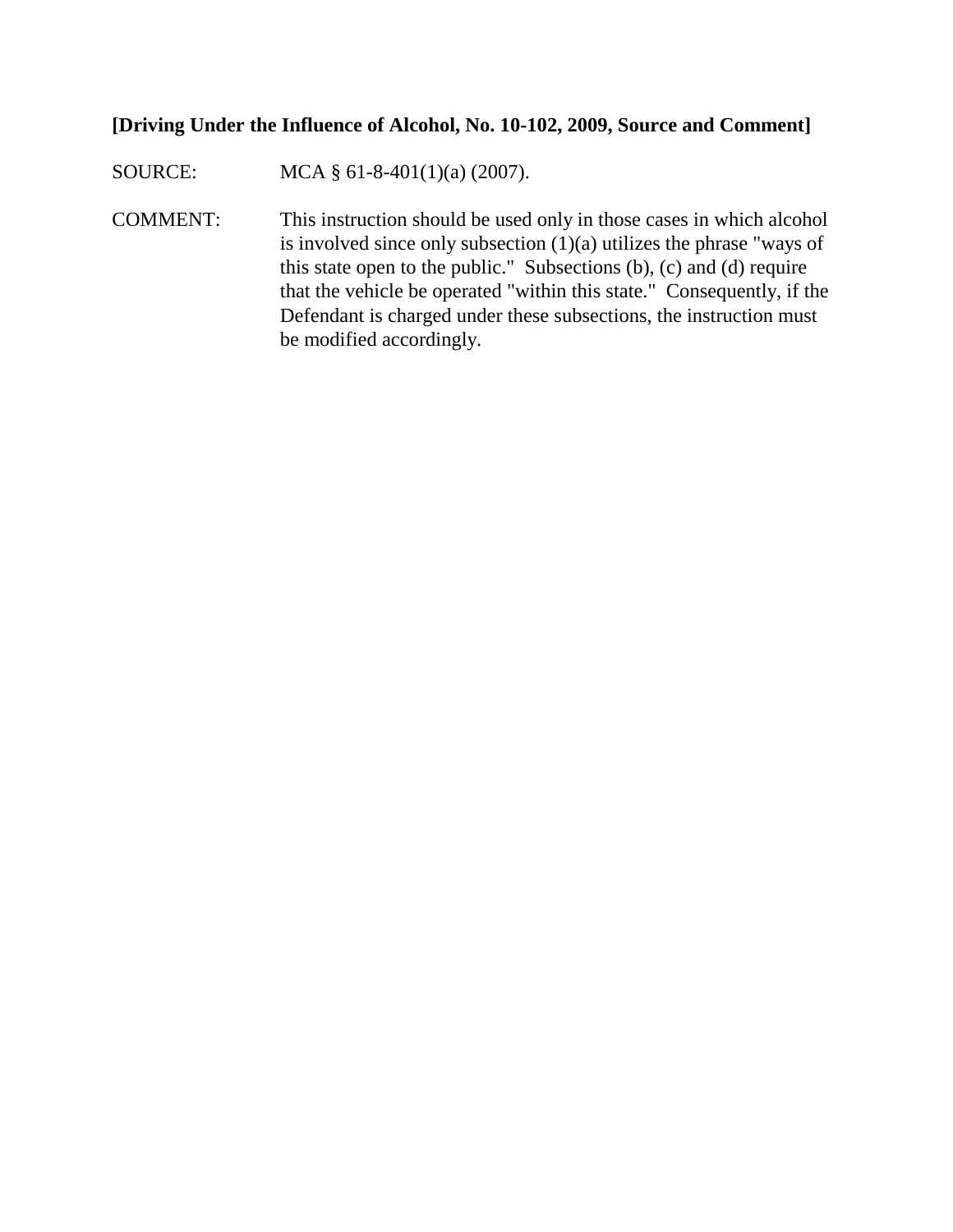#### INSTRUCTION NO. **[10-102(a)]**

#### **[Issues In Driving While Under the Influence of Alcohol]**

To convict the Defendant of the offense of driving while under the influence of alcohol, the State must prove the following elements:

That the Defendant:

- 1. was [driving] [in actual physical control of] a vehicle
- 2. upon the ways of this state open to the public
- 3. while under the influence of alcohol.

If you find from your consideration of the evidence that all of these elements have been proved beyond a reasonable doubt, then you should find the Defendant guilty.

If, on the other hand, you find from your consideration of the evidence that any of these elements has not been proved beyond a reasonable doubt then you should find the Defendant not guilty.

GIVEN:<br>DISTRICT JUDGE

Source: MCJI 10-102(a) (2009)

Plaintiff's Proposed Instruction No. Defendant's Proposed Instruction No.

Given as Instruction No. \_\_\_\_\_\_ Refused\_\_\_Withdrawn\_\_\_\_\_ By \_\_\_\_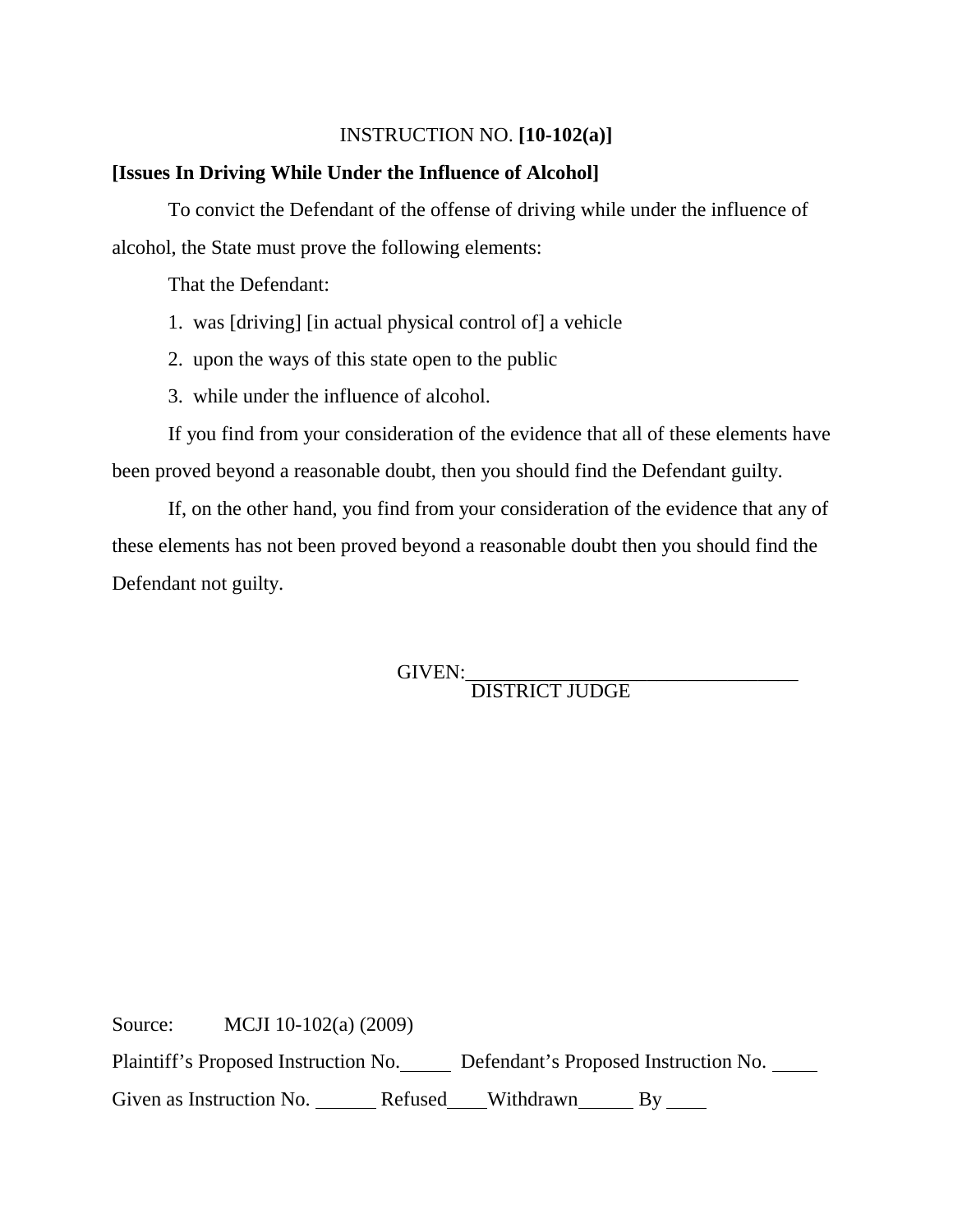## **[Issues in Driving Under the Influence of Alcohol, No. 10-102(a), 2009, Source and Comment]**

SOURCE: MCA § 61-8-401(1)(a) (2007).

COMMENT: This instruction is designed to be utilized in a case in which alcohol is the substance involved. If the Defendant is charged under subsection  $(1)(b)$ ,  $(c)$  or  $(d)$ , the language in element number 2 relative to where the vehicle was operated will have to be modified accordingly.

> Although conviction under this statute subjects Defendant to possible jail time, subsection 7 of 61-8-401 provides for absolute liability thus negating the need for proving particular mental state. *See, State v. McDole*, 226 Mont. 169, 734 P.2d 683 (1987).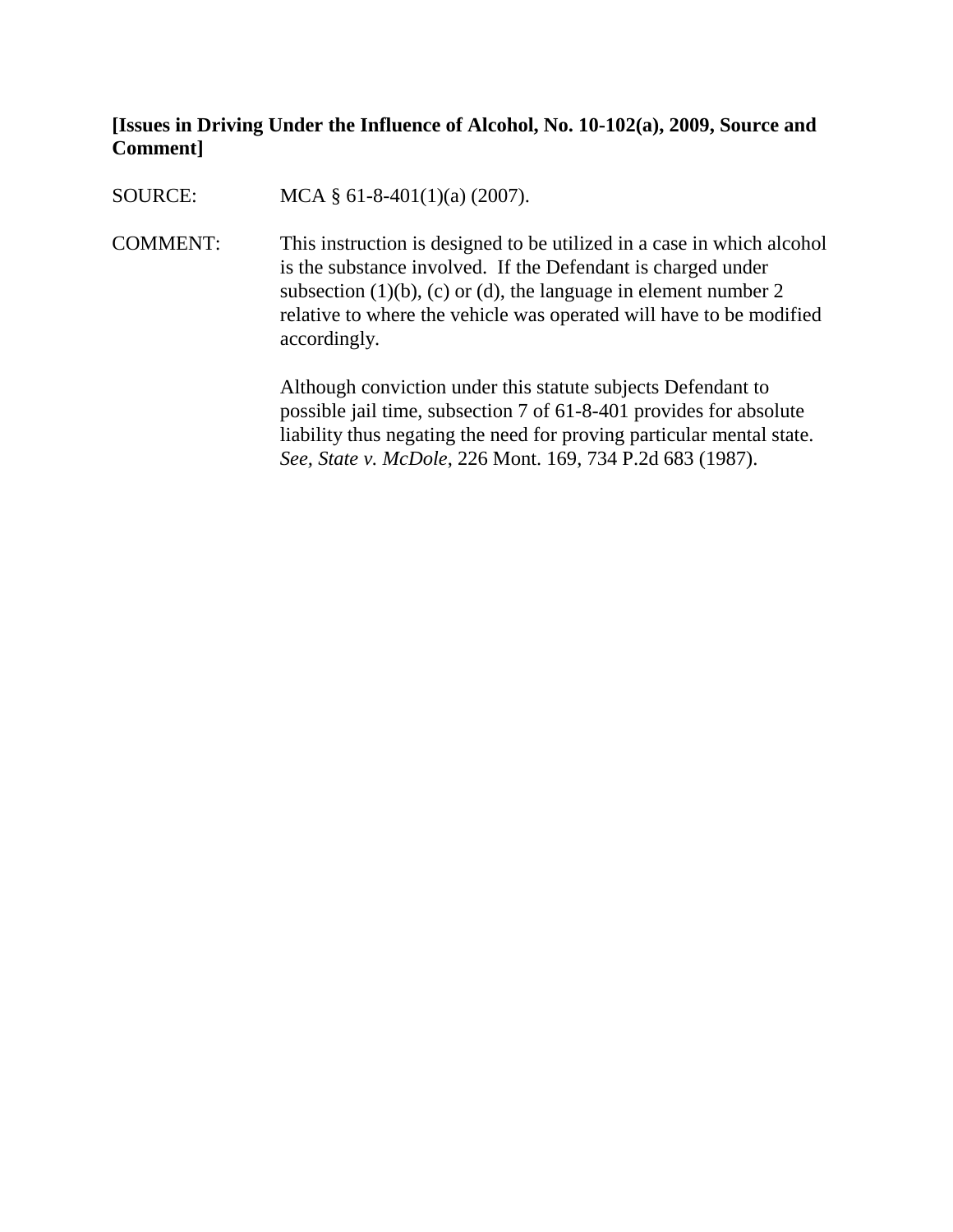#### INSTRUCTION NO. **[10-102(b)]**

#### **[Definition of "Under the Influence"]**

The phrase "under the influence" means that as a result of taking into the body **[alcohol] [drugs] [or any combination of alcohol and drugs]**, a person's ability to safely operate a motor vehicle has been diminished.

GIVEN:\_\_\_\_\_\_\_\_\_\_\_\_\_\_\_\_\_\_\_\_\_\_\_\_\_\_\_\_\_\_\_\_\_ DISTRICT JUDGE

Source: MCJI 10-102(b) (2009)

Plaintiff's Proposed Instruction No. Defendant's Proposed Instruction No.

Given as Instruction No. \_\_\_\_\_\_ Refused\_\_\_\_Withdrawn\_\_\_\_\_\_ By \_\_\_\_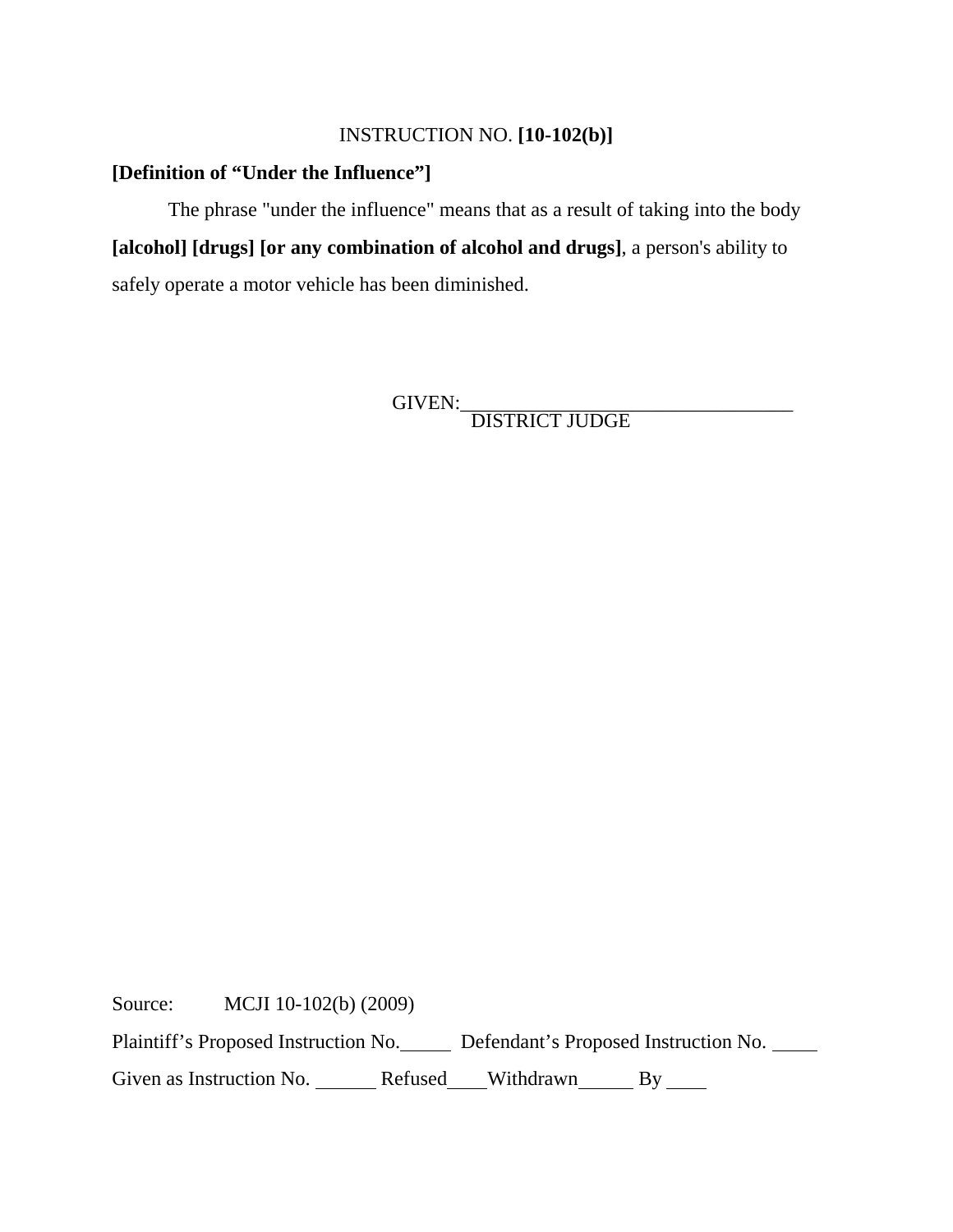# **[Under the Influence, No. 10-102(b), 2009, Source]**

SOURCE: MCA § 61-8-401(3) (2007).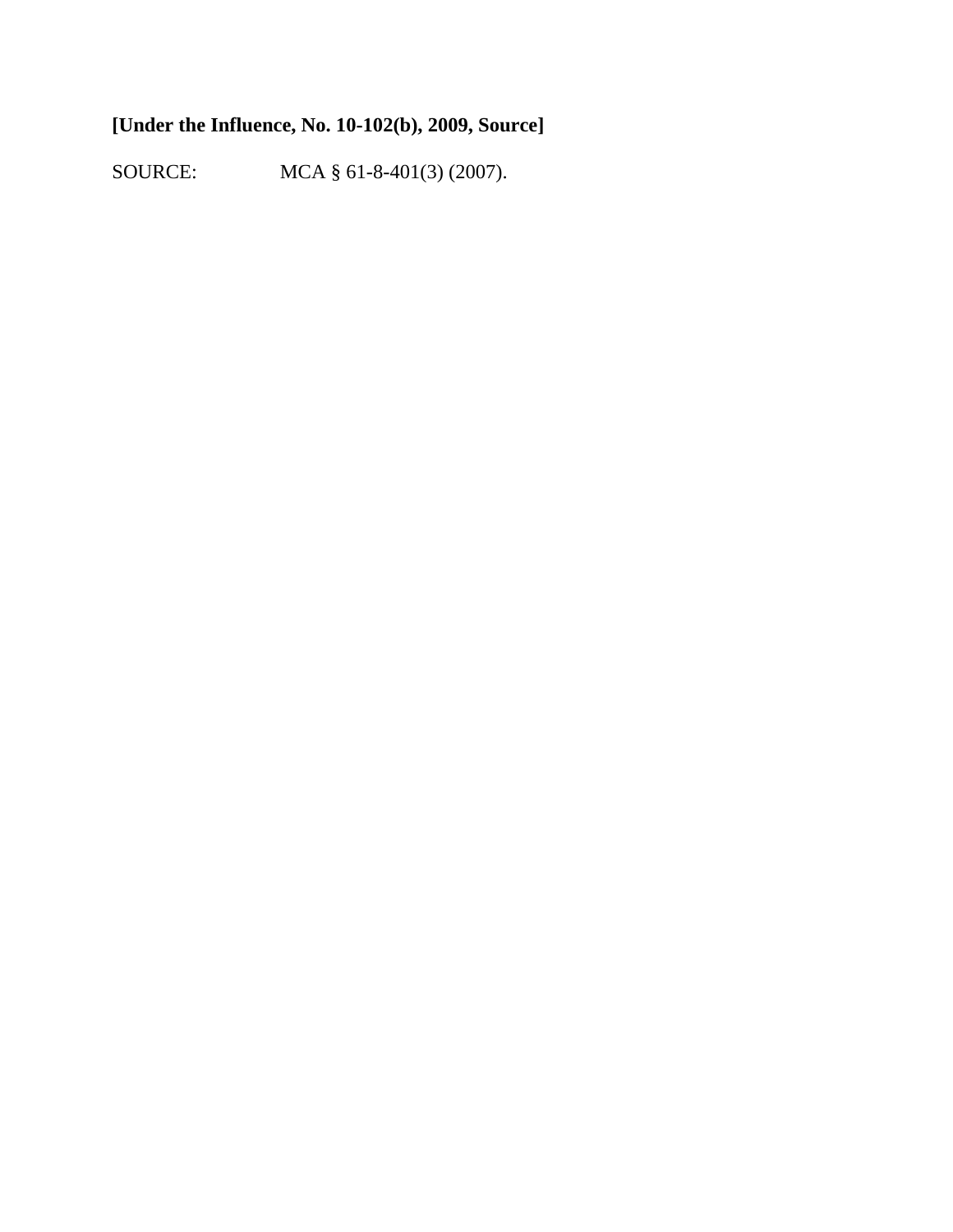#### INSTRUCTION NO. **[10-102(c)]**

#### **[Inferences--Driving Under the Influence]**

The concentration of alcohol in the Defendant, as shown by analysis of a sample of his/her blood or breath drawn or taken within a reasonable time after the alleged act of driving under the influence of alcohol gives rise to the following inferences:

- (a) If there was at that time an alcohol concentration of 0.04 or less, it may be inferred that the Defendant was not under the influence of alcohol.
- (b) If there was at that time an alcohol concentration in excess of 0.04 but less than 0.08 that fact may not give rise to any inference that the Defendant was or was not under the influence of alcohol, but the fact may be considered with other competent evidence in determining the guilt or innocence of the Defendant.
- (c) If there was at that time an alcohol concentration of 0..08 or more, you are permitted, but not required to infer that the Defendant was under the influence of alcohol. It is your exclusive province to determine whether the facts and circumstances shown by the evidence warrant the inference to be drawn by you.

You must weigh the evidence presented and decide whether the State has proven beyond a reasonable doubt that the Defendant was under the influence of alcohol.

# GIVEN:\_\_\_\_\_\_\_\_\_\_\_\_\_\_\_\_\_\_\_\_\_\_\_\_\_\_\_\_\_\_\_\_\_ DISTRICT JUDGE

| Source:                  | MCJI 10-102(c) $(2009)$              |         |                                      |    |  |
|--------------------------|--------------------------------------|---------|--------------------------------------|----|--|
|                          | Plaintiff's Proposed Instruction No. |         | Defendant's Proposed Instruction No. |    |  |
| Given as Instruction No. |                                      | Refused | Withdrawn                            | Bv |  |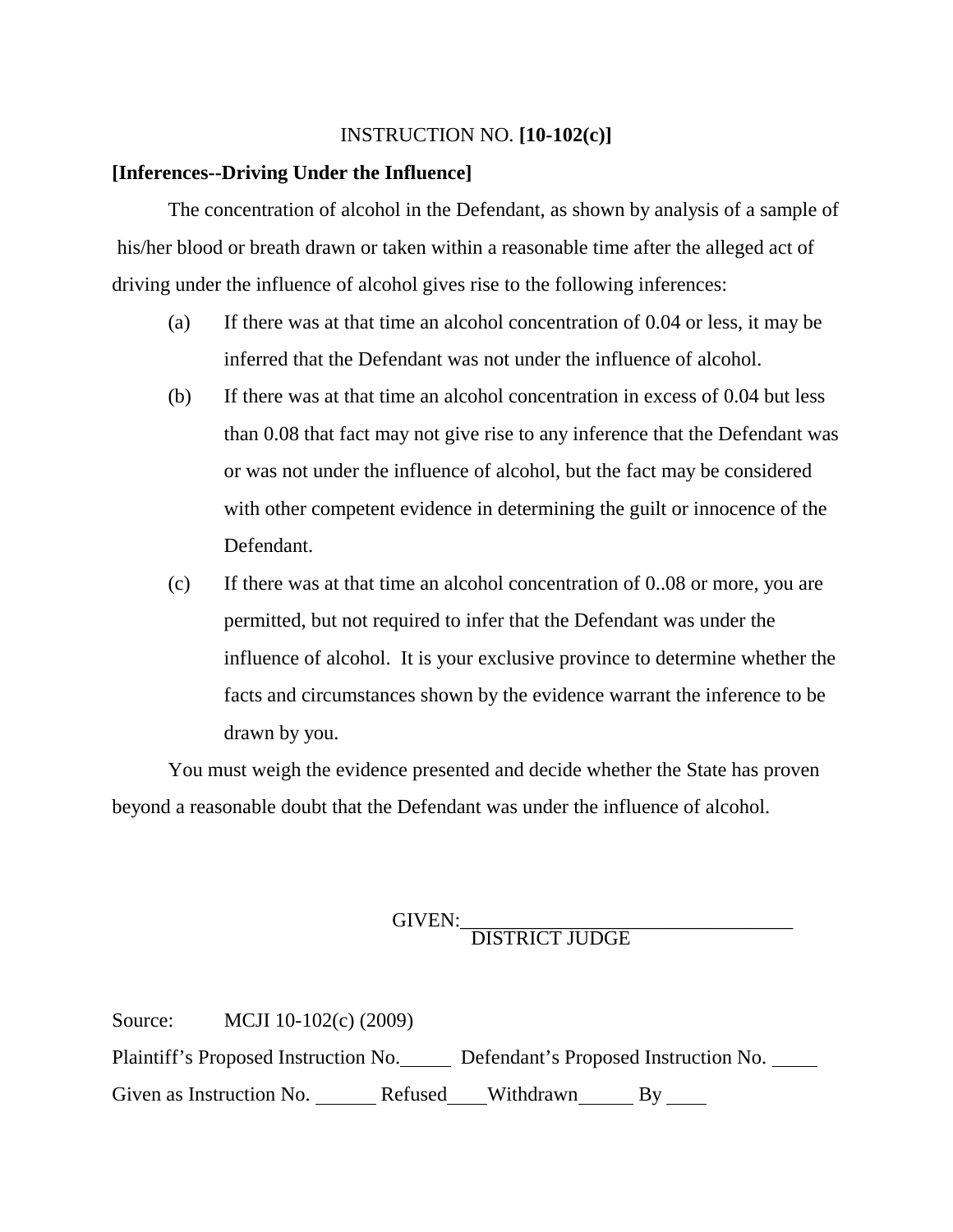# **[Inferences--Driving Under the Influence, No. 10-102(c), 2009, Source]**

SOURCE: MCA § 61-8-401(4) (2007); MCA § 61-8-407 (2007).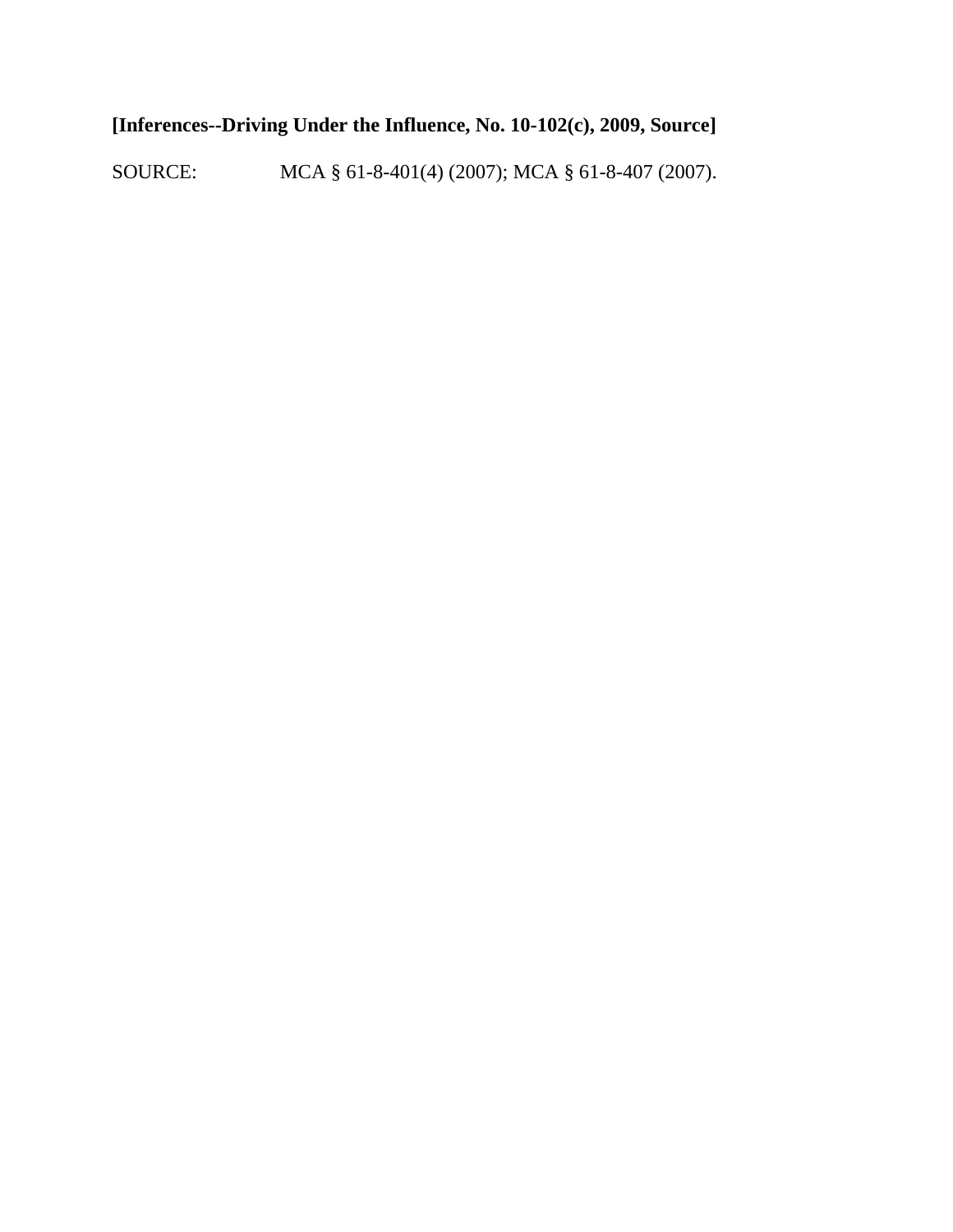## INSTRUCTION NO. **[10-103]**

## **[Operation of Noncommercial Vehicle by Person with Alcohol Concentration of .08 or More.]**

A person commits the offense of operating a noncommercial vehicle with an alcohol concentration of 0.08 or more if he **[drives] [is in actual physical control of]** a noncommercial vehicle upon the ways of this state open to the public while the alcohol concentration in his/her **[blood] [breath] [urine]** is 0.08 or more.

GIVEN:\_\_\_\_\_\_\_\_\_\_\_\_\_\_\_\_\_\_\_\_\_\_\_\_\_\_\_\_\_\_\_\_\_ DISTRICT JUDGE

Source: MCJI 10-103 (2009)

Plaintiff's Proposed Instruction No. Defendant's Proposed Instruction No.

Given as Instruction No. \_\_\_\_\_\_ Refused\_\_\_Withdrawn\_\_\_\_\_ By \_\_\_\_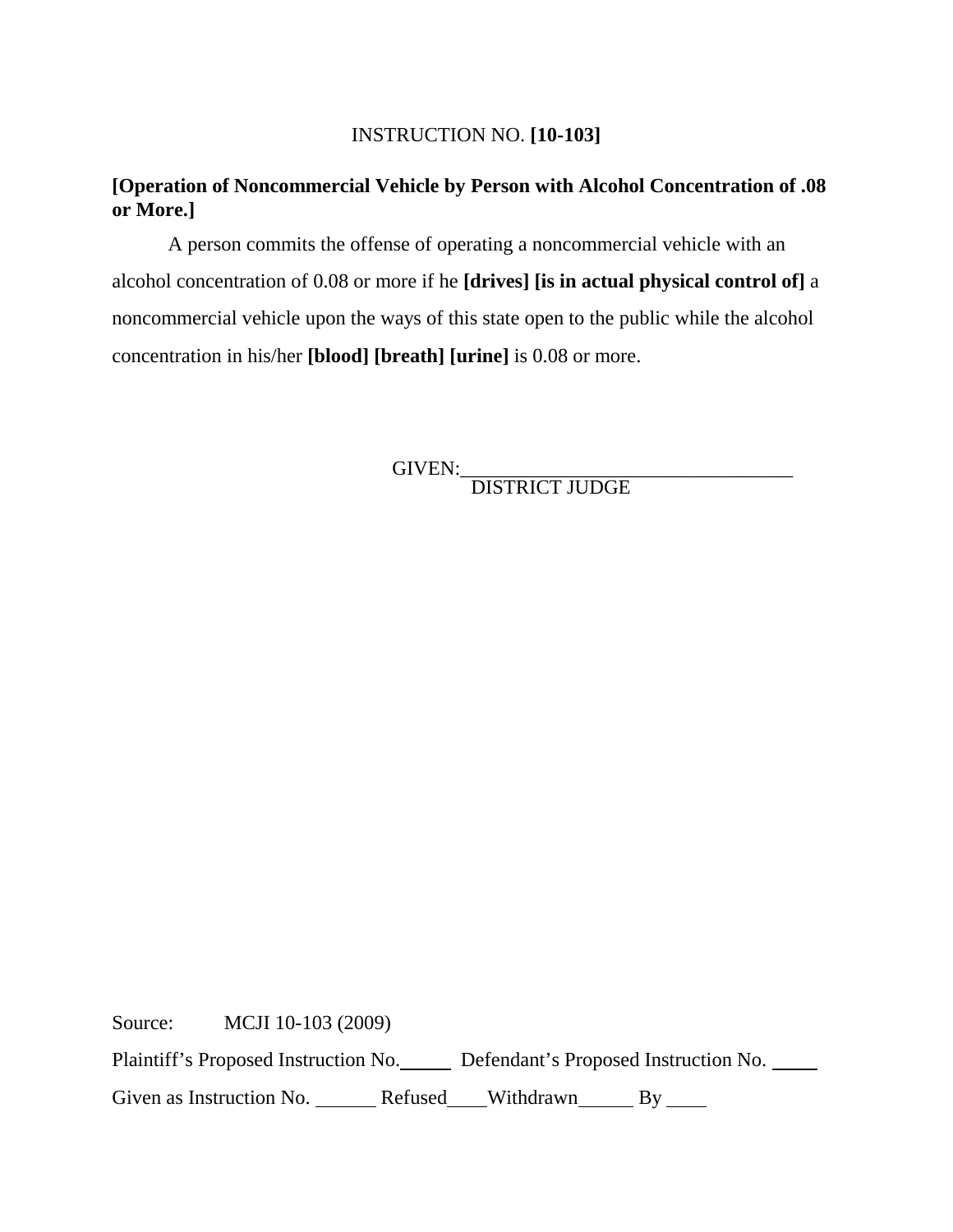#### **[Operation of Noncommercial Vehicle by Person with Alcohol Concentration of .08 or More, No. 10-103, 2009, Source and Comment]**

- SOURCE: MCA § 61-8-406(1)(a) (2007).
- COMMENT: MCA § 61-8-407 defines the standard for determining alcohol concentration.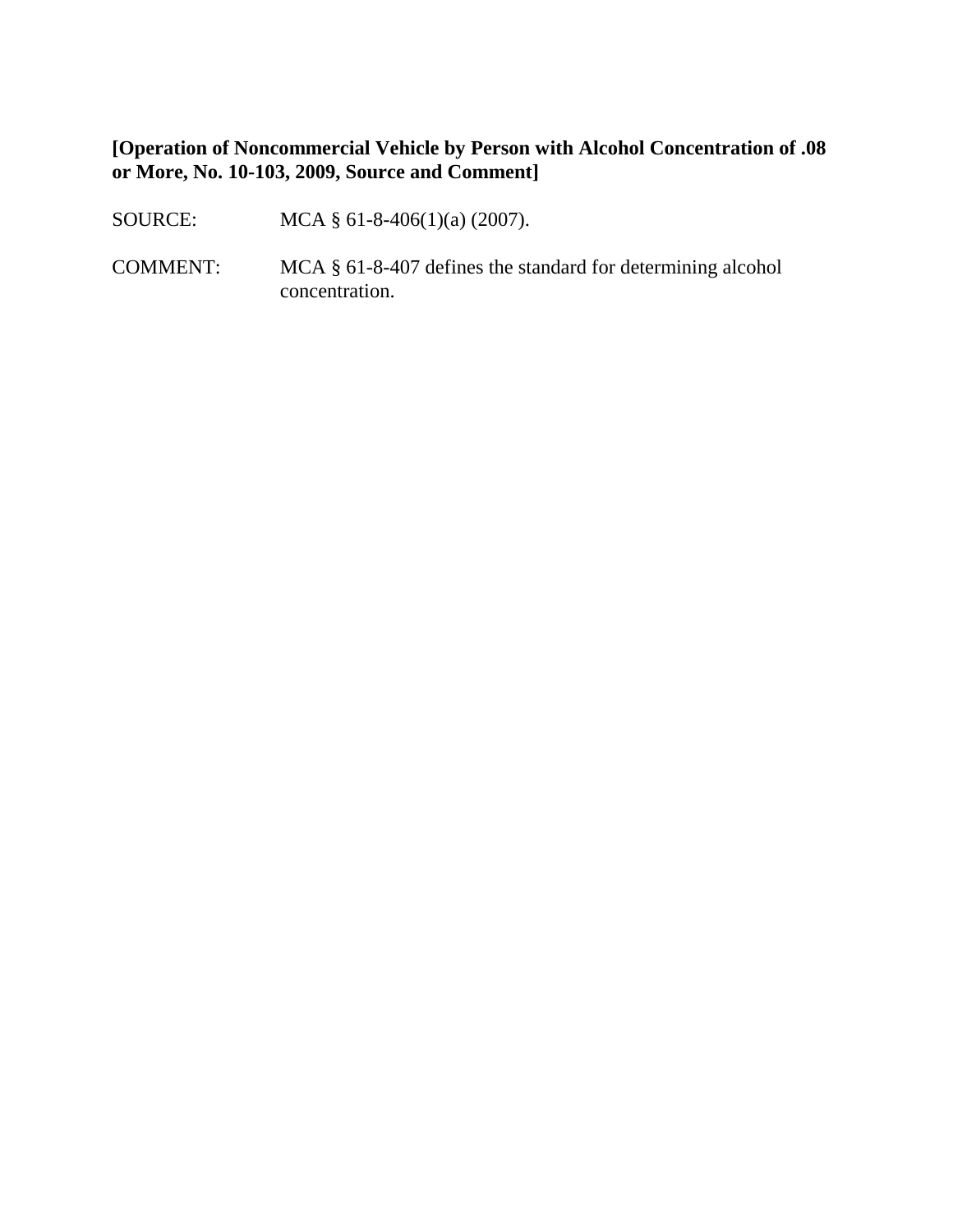#### INSTRUCTION NO. **[10-103(a)]**

#### **[Issues In Operation of Noncommercial Vehicle by Person with Alcohol Concentration of .08 or More]**

To convict the Defendant of the offense of operating a noncommercial vehicle with an alcohol concentration of 0.08 or more, the state must prove the following elements:

1. That the Defendant was **[driving] [in actual physical control of]** a noncommercial vehicle;

**AND**

2. The crime occurred upon the ways of this state open to the public;

#### **AND**

3. That the alcohol concentration in the driver's [blood] [breath] [urine] was 0.08 or more.

If you find from your consideration of the evidence that all of these elements have been proved beyond a reasonable doubt, then you should find the Defendant guilty.

If, on the other hand, you find from your consideration of the evidence that any of these elements has not been proved beyond a reasonable doubt then you should find the Defendant not guilty.

GIVEN:\_\_\_\_\_\_\_\_\_\_\_\_\_\_\_\_\_\_\_\_\_\_\_\_\_\_\_\_\_\_\_\_\_ DISTRICT JUDGE

Source: MCJI 10-103(a) (2009)

Plaintiff's Proposed Instruction No. Defendant's Proposed Instruction No.

Given as Instruction No. \_\_\_\_\_\_\_ Refused \_\_\_\_Withdrawn \_\_\_\_\_\_ By \_\_\_\_\_\_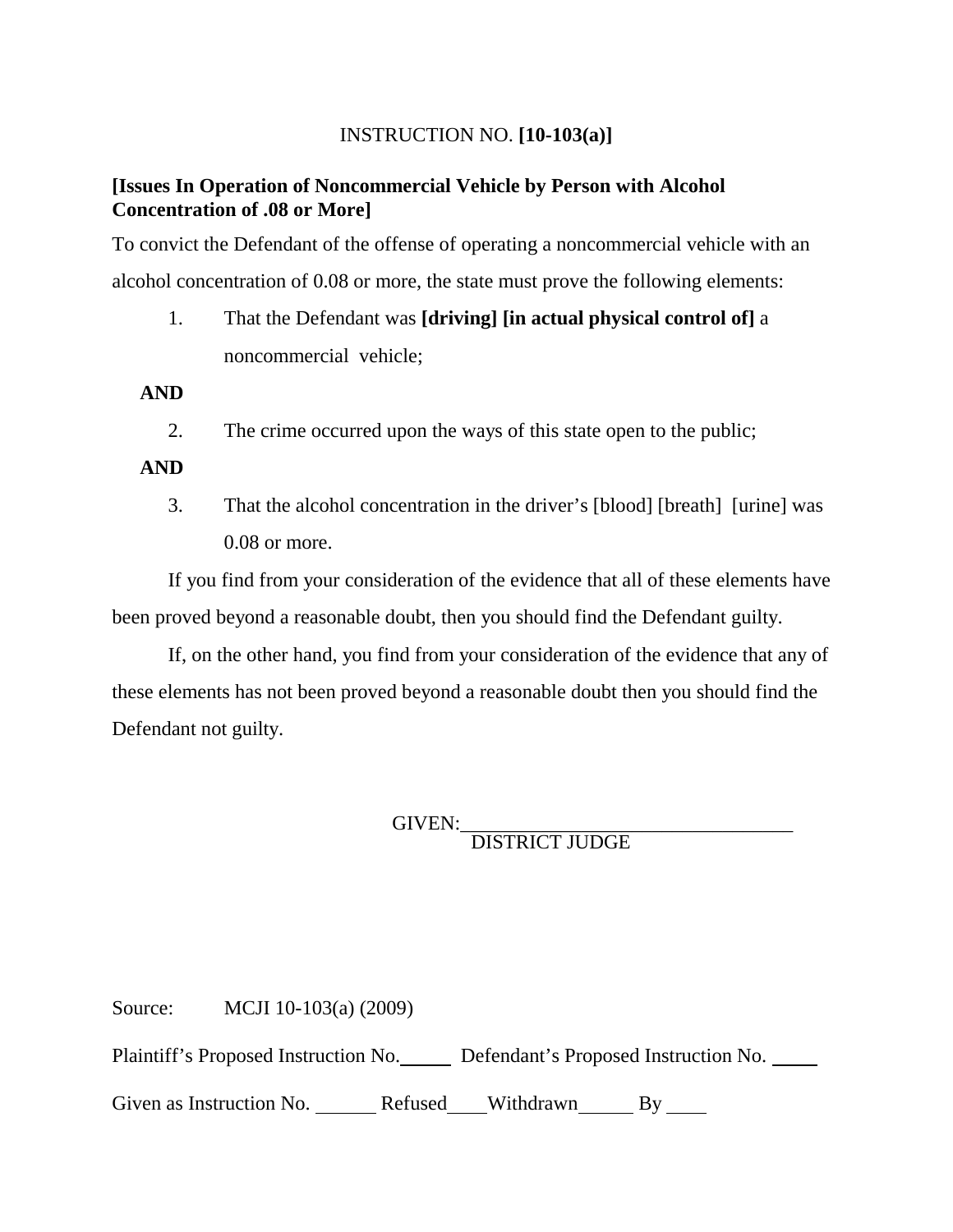**[Issues In Operation of Noncommercial Vehicle by Person with Alcohol Concentration of .08 or More, No. 10-103(a), 2009, Source and Comment]**

SOURCE: MCA § 61-8-406(1)(a) (2007).

COMMENT: The statute defining this offense provides that it is an absolute liability offense thereby negating the necessity of proving a particular mental state, even though jail time is a possibility upon conviction.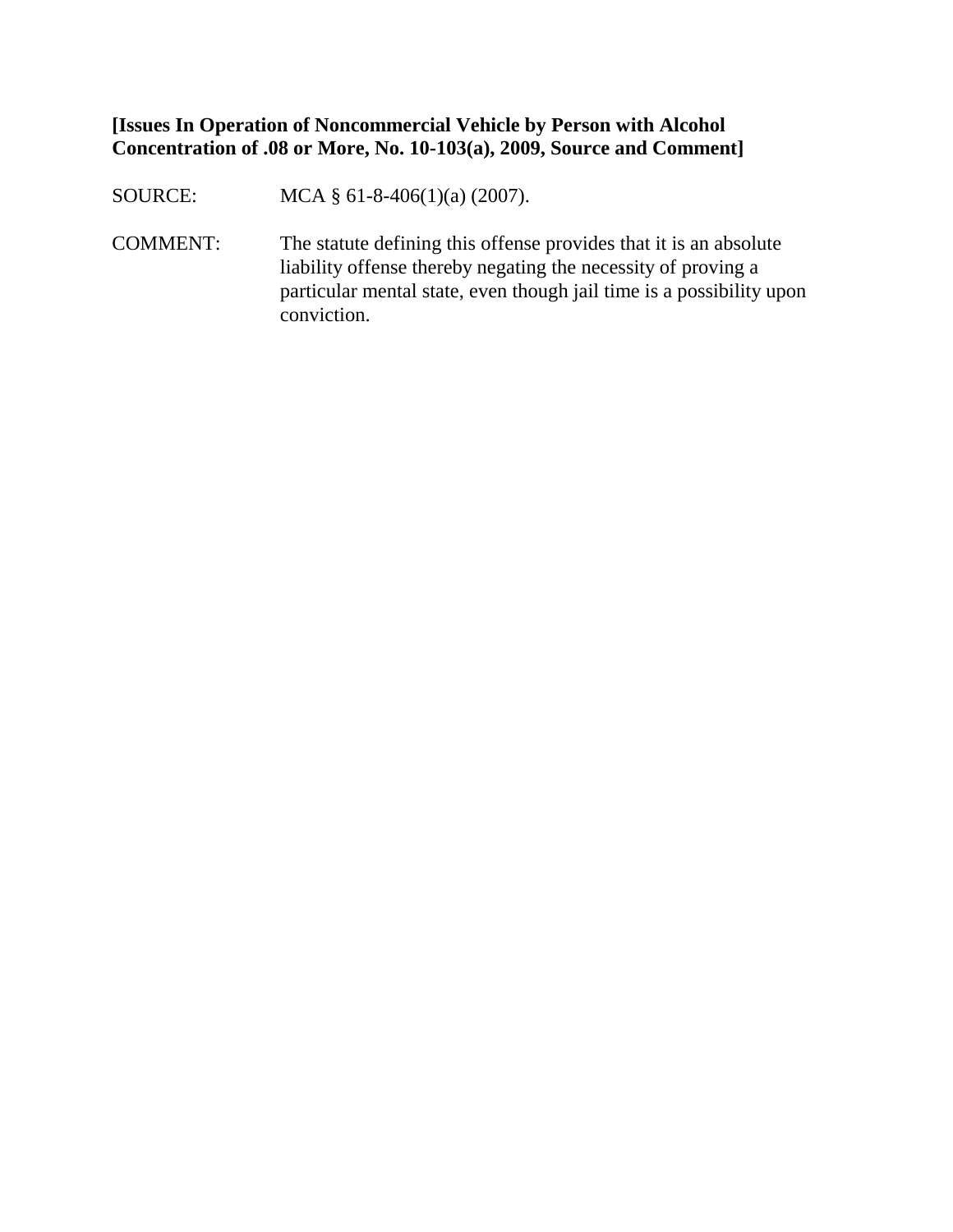## INSTRUCTION NO. **[10-103(b)]**

#### **[Definition of "Alcohol Concentration"]**

"Alcohol Concentration" means either grams of alcohol per 100 milliliters of blood or grams of alcohol per 210 liters of breath.

GIVEN:\_\_\_\_\_\_\_\_\_\_\_\_\_\_\_\_\_\_\_\_\_\_\_\_\_\_\_\_\_\_\_\_\_ DISTRICT JUDGE

Source: MCJI 10-103(b) (2009)

Plaintiff's Proposed Instruction No. Defendant's Proposed Instruction No.

Given as Instruction No. \_\_\_\_\_\_ Refused\_\_\_Withdrawn\_\_\_\_\_ By \_\_\_\_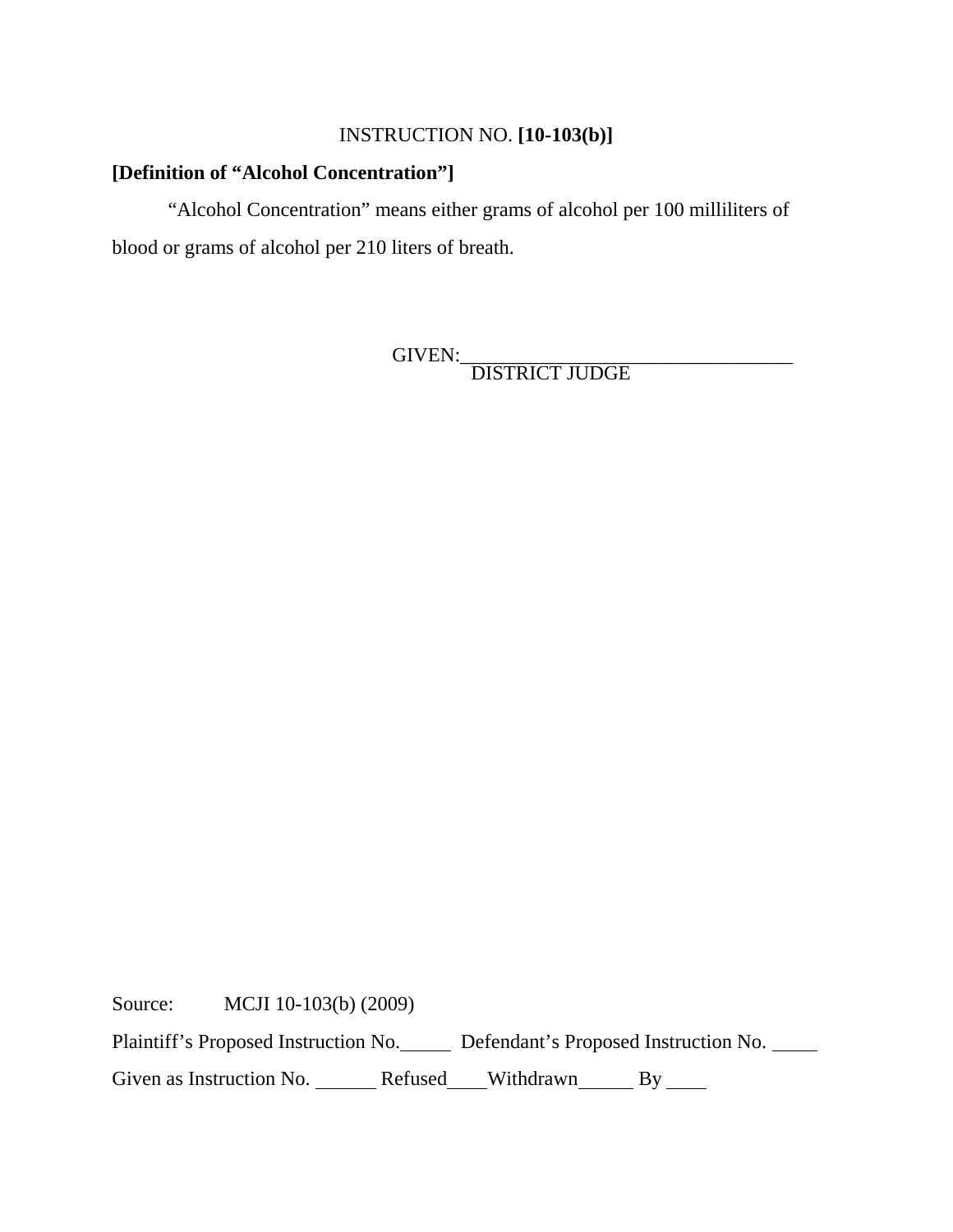# **[Definition of "Alcohol Concentration," No. 10-103(b), 2009, Source]**

SOURCE: MCA § 61-8-407 (2007).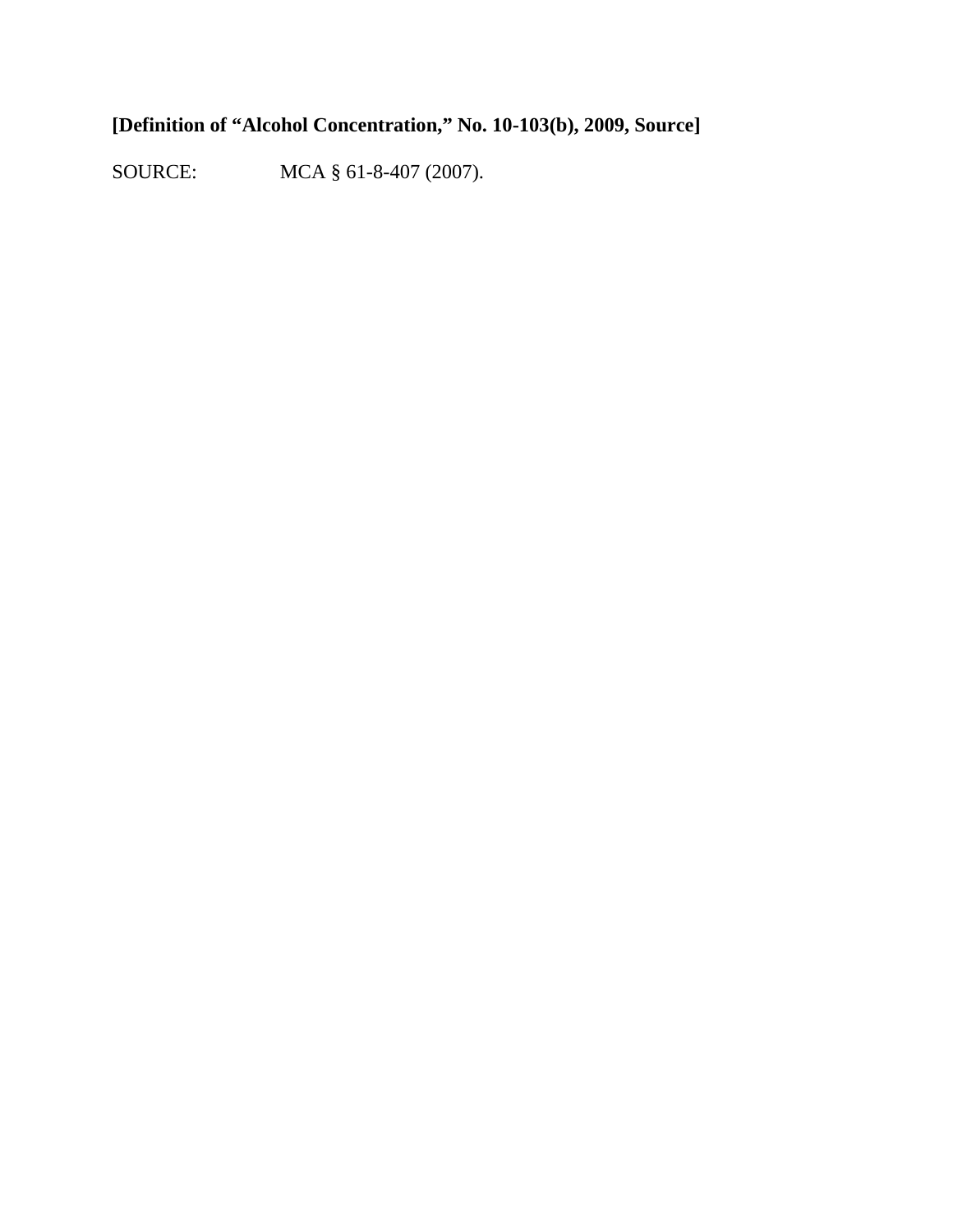#### INSTRUCTION NO. **[10-104]**

# **[Operation of Vehicle by Person Under Twenty-one with Alcohol Concentration of .02 or More]**

A person commits the offense of operating a vehicle while under the age of 21 with an alcohol concentration of .02 or more if he/she is under the age of 21 and **[drives] [is in actual physical control of]** a vehicle upon the ways of this state open to the public and his/her alcohol concentration is 0.02 or more.

GIVEN:\_\_\_\_\_\_\_\_\_\_\_\_\_\_\_\_\_\_\_\_\_\_\_\_\_\_\_\_\_\_\_\_\_ DISTRICT JUDGE

Source: MCJI 10-104 (2009)

Plaintiff's Proposed Instruction No. Defendant's Proposed Instruction No.

Given as Instruction No. \_\_\_\_\_\_\_ Refused \_\_\_\_Withdrawn \_\_\_\_\_\_ By \_\_\_\_\_\_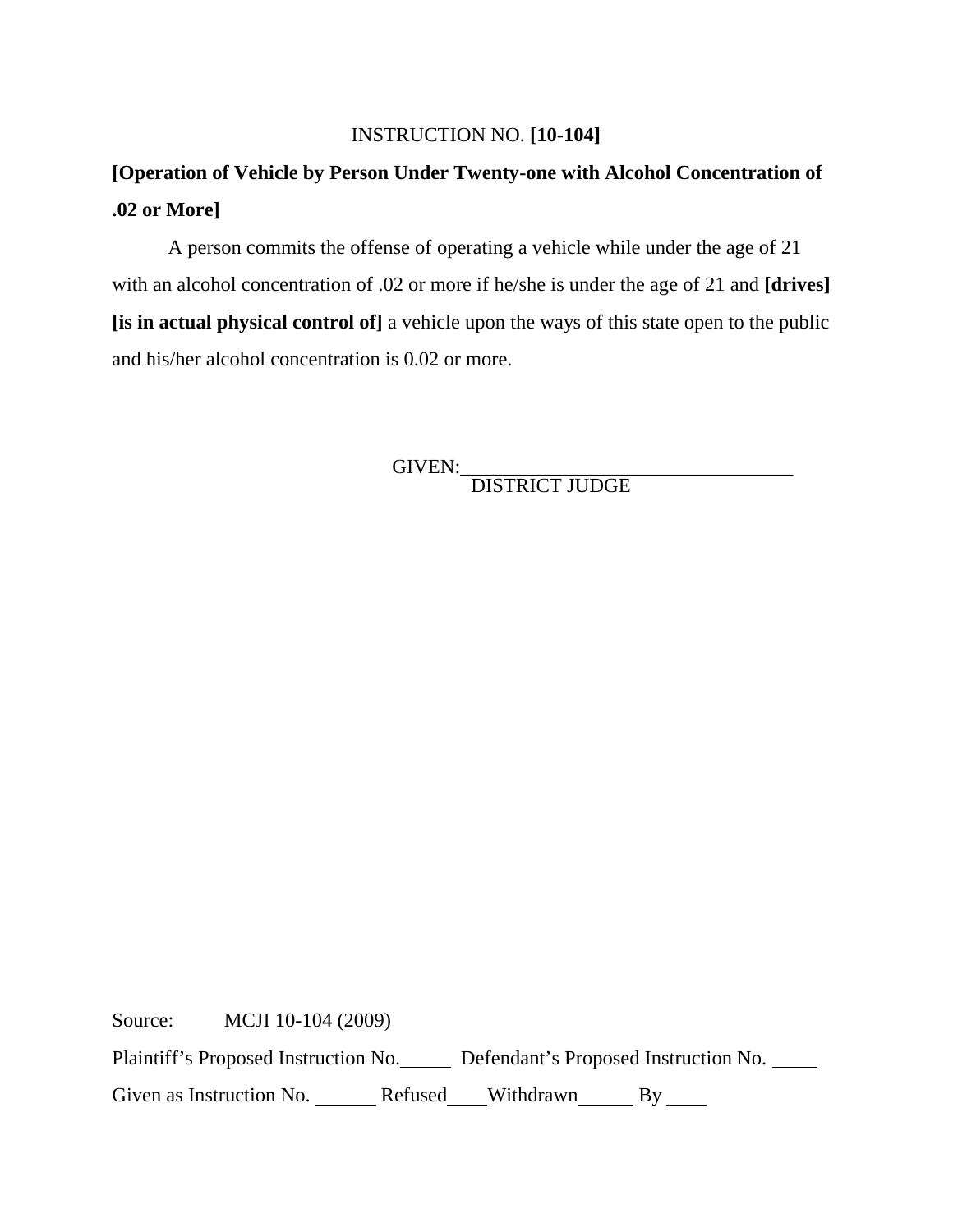**[Operation of Vehicle by Person Under Twenty-one with Alcohol Concentration of .02 or More**, **No. 10-104, 2009, Source and Comment]**

SOURCE: MCA § 61-8-410(1) (2007).

COMMENT: MCA § 61-8-407 defines the standard for determining alcohol concentration.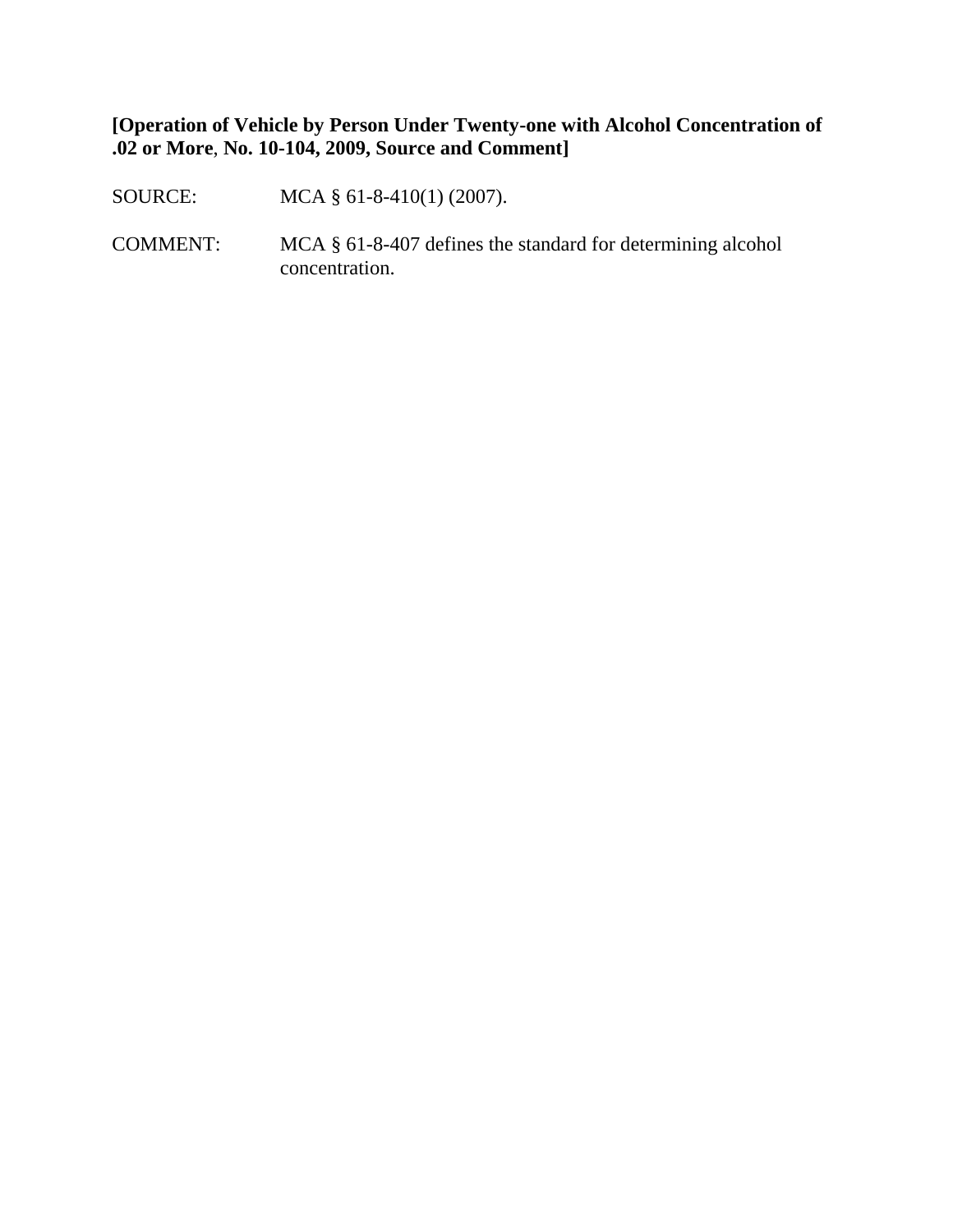#### INSTRUCTION NO. **[10-104(a)]**

#### **[Issues in Operation of Vehicle by Person Under Twenty-one with Alcohol Concentration of .02 or More]**

To convict the Defendant of the offense of operating a motor vehicle while under the age of 21 with an alcohol concentration of .02 or more , the state must prove the following elements:

1. The Defendant was under the age of 21;

**AND**

2. He/She was **[driving] [in actual physical control of]** a vehicle;

**AND**

3. The vehicle was operating upon the ways of this state open to the public;

**AND**

4. The Defandant's alcohol concentration was 0.02 or more.

If you find from your consideration of the evidence that all of these elements have been proved beyond a reasonable doubt, then you should find the Defendant guilty.

If, on the other hand, you find from your consideration of the evidence that any of these elements has not been proved beyond a reasonable doubt then you should find the Defendant not guilty.

GIVEN:\_\_\_\_\_\_\_\_\_\_\_\_\_\_\_\_\_\_\_\_\_\_\_\_\_\_\_\_\_\_\_\_\_ DISTRICT JUDGE

Source: MCJI 10-104(a) (2009) Plaintiff's Proposed Instruction No. Defendant's Proposed Instruction No. Given as Instruction No. \_\_\_\_\_\_ Refused\_\_\_Withdrawn\_\_\_\_\_ By \_\_\_\_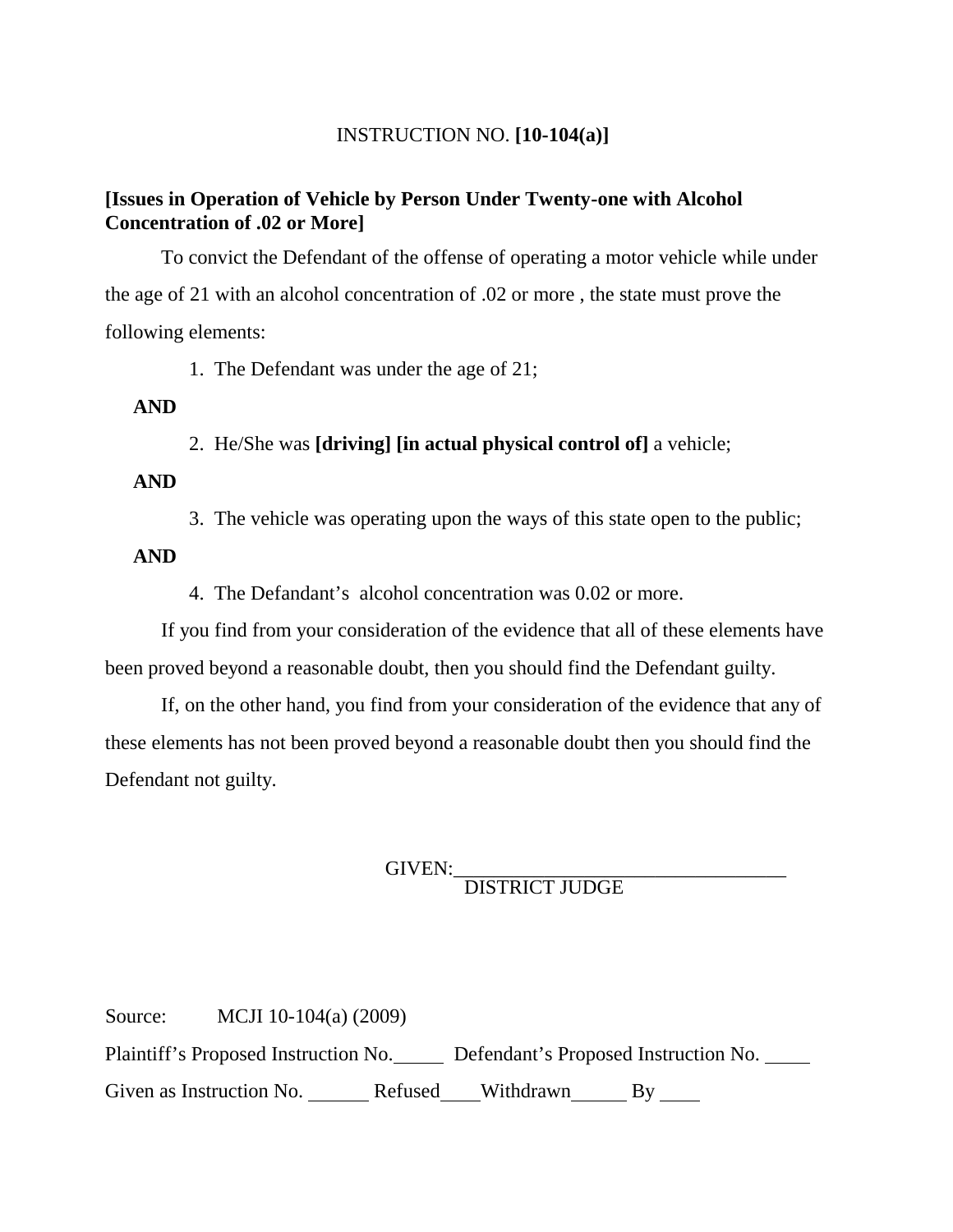#### **[Issues in Operation of Vehicle by Person Under Twenty-one with Alcohol Concentration of .02 or More**, **No. 10-104(a), 2009, Source and Comment]**

SOURCE: MCA § 61-8-410(1) (2007).

COMMENT: The statute defining this offense provides that it is an absolute liability offense thereby negating the necessity of proving a particular mental state, even though jail time is a possibility upon conviction.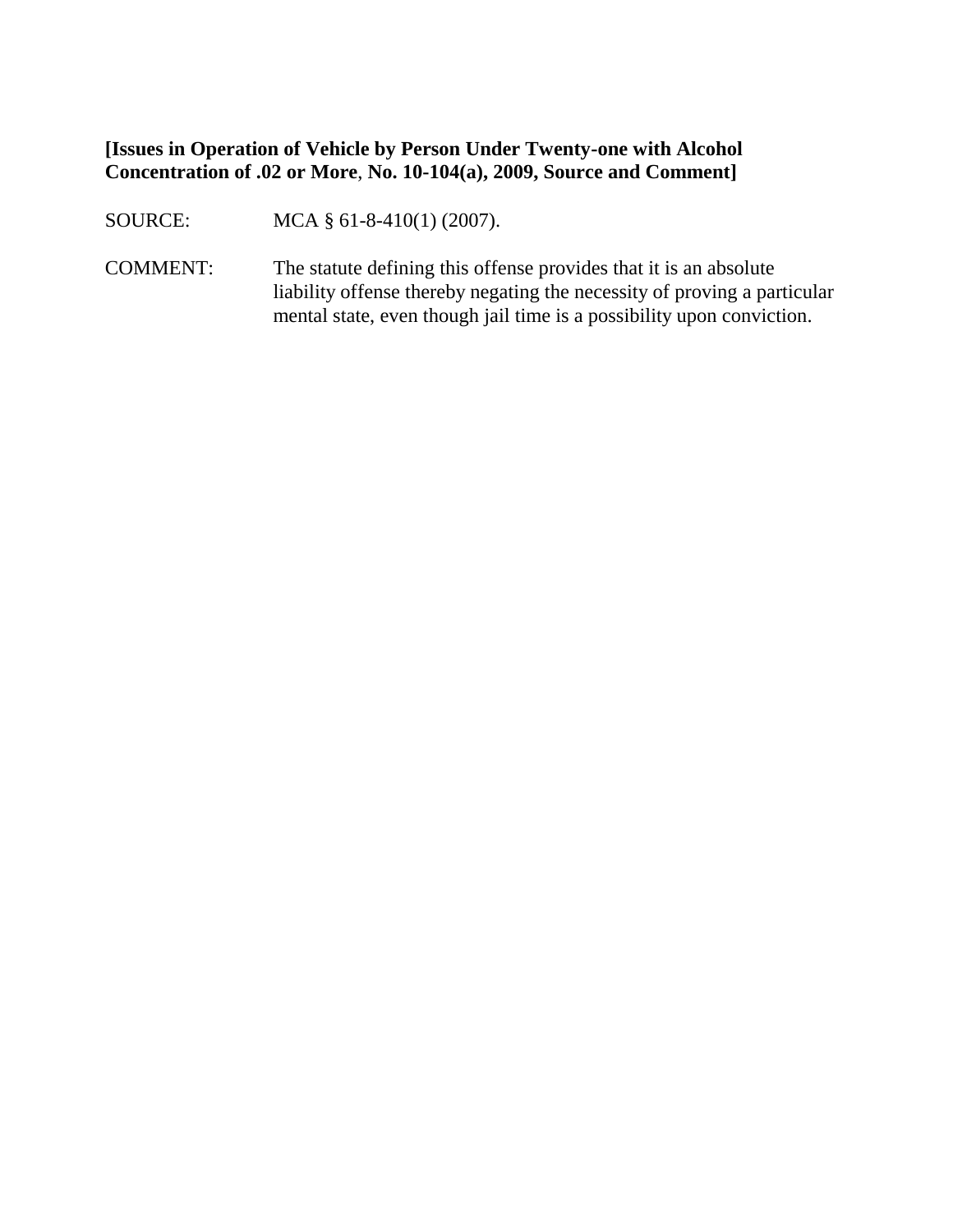#### INSTRUCTION NO. **[10-105]**

#### **[Unlawful Possession of Open Alcoholic Beverage Container in Motor Vehicle on Highway]**

A person commits the offense of unlawful possession of an open alcoholic

beverage container in a motor vehicle if the person knowingly possesses an open alcoholic

beverage container within the passenger area of a motor vehicle on highway.

GIVEN:\_\_\_\_\_\_\_\_\_\_\_\_\_\_\_\_\_\_\_\_\_\_\_\_\_\_\_\_\_\_\_\_\_ DISTRICT JUDGE

Source: MCJI 10-105 (2009)

Plaintiff's Proposed Instruction No. Defendant's Proposed Instruction No.

Given as Instruction No. \_\_\_\_\_\_\_ Refused\_\_\_\_Withdrawn\_\_\_\_\_\_\_ By \_\_\_\_\_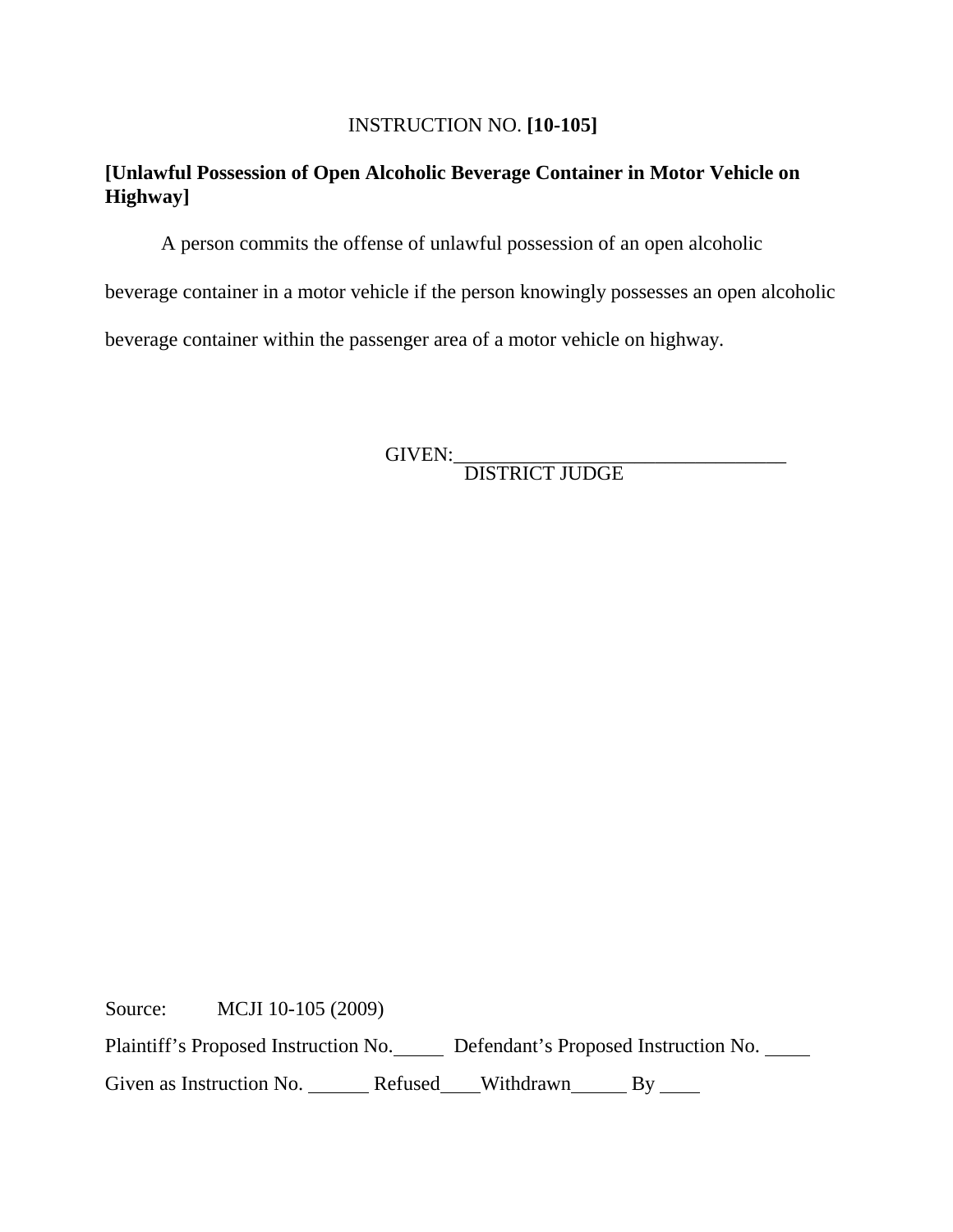**[Unlawful Possession of Open Alcoholic Beverage Container in Motor Vehicle on Highway**, **No. 10-105, 2009, Source and Comment]**

- SOURCE: MCA § 61-8-460(1) (2007).
- COMMENT: The terms "alcoholic beverage", "highway", "open alcoholic beverage container", and "passenger area" are defined in § 61-8-461 MCA.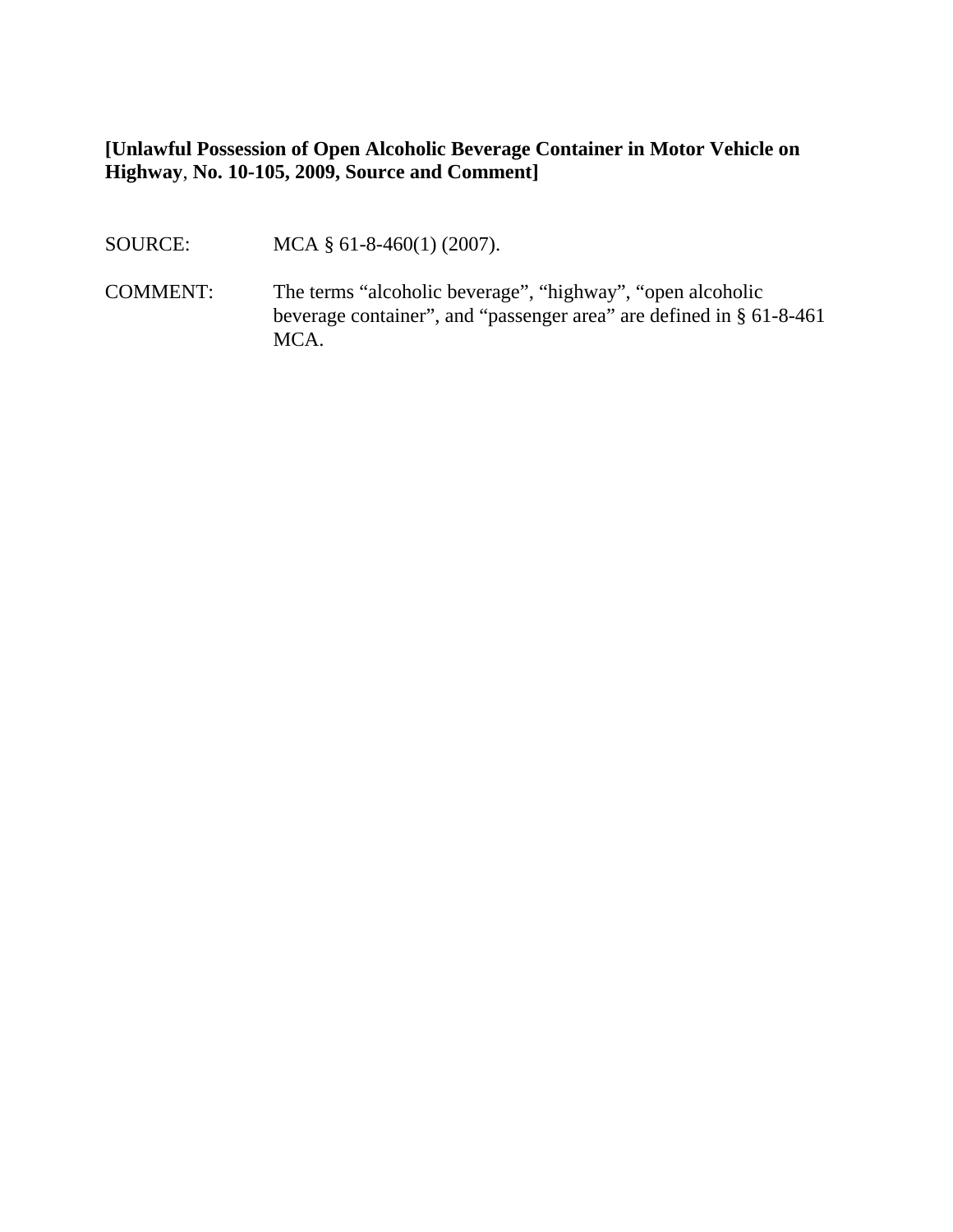#### INSTRUCTION NO. **[10-105(a)]**

## **[Issues in Unlawful Possession of Open Alcoholic Beverage Container in Motor Vehicle on Highway]**

To convict the Defendant of the offense of unlawful possession of open alcoholic beverage container in motor vehicle on highway, the state must prove the following elements:

> 1. That the Defendant possessed an open alcoholic beverage container in the passenger area of a motor vehicle;

#### **AND**

2. The vehicle was operating on a highway.

#### **AND**

3. The Defendant acted knowingly.

If you find from your consideration of the evidence that all of these elements have been proved beyond a reasonable doubt, then you should find the Defendant guilty.

If, on the other hand, you find from your consideration of the evidence that any of these elements has not been proved beyond a reasonable doubt then you should find the Defendant not guilty.

GIVEN:\_\_\_\_\_\_\_\_\_\_\_\_\_\_\_\_\_\_\_\_\_\_\_\_\_\_\_\_\_\_\_\_\_ DISTRICT JUDGE

Source: MCJI 10-105(a) (2009) Plaintiff's Proposed Instruction No. Defendant's Proposed Instruction No. Given as Instruction No. \_\_\_\_\_\_ Refused\_\_\_Withdrawn\_\_\_\_\_ By \_\_\_\_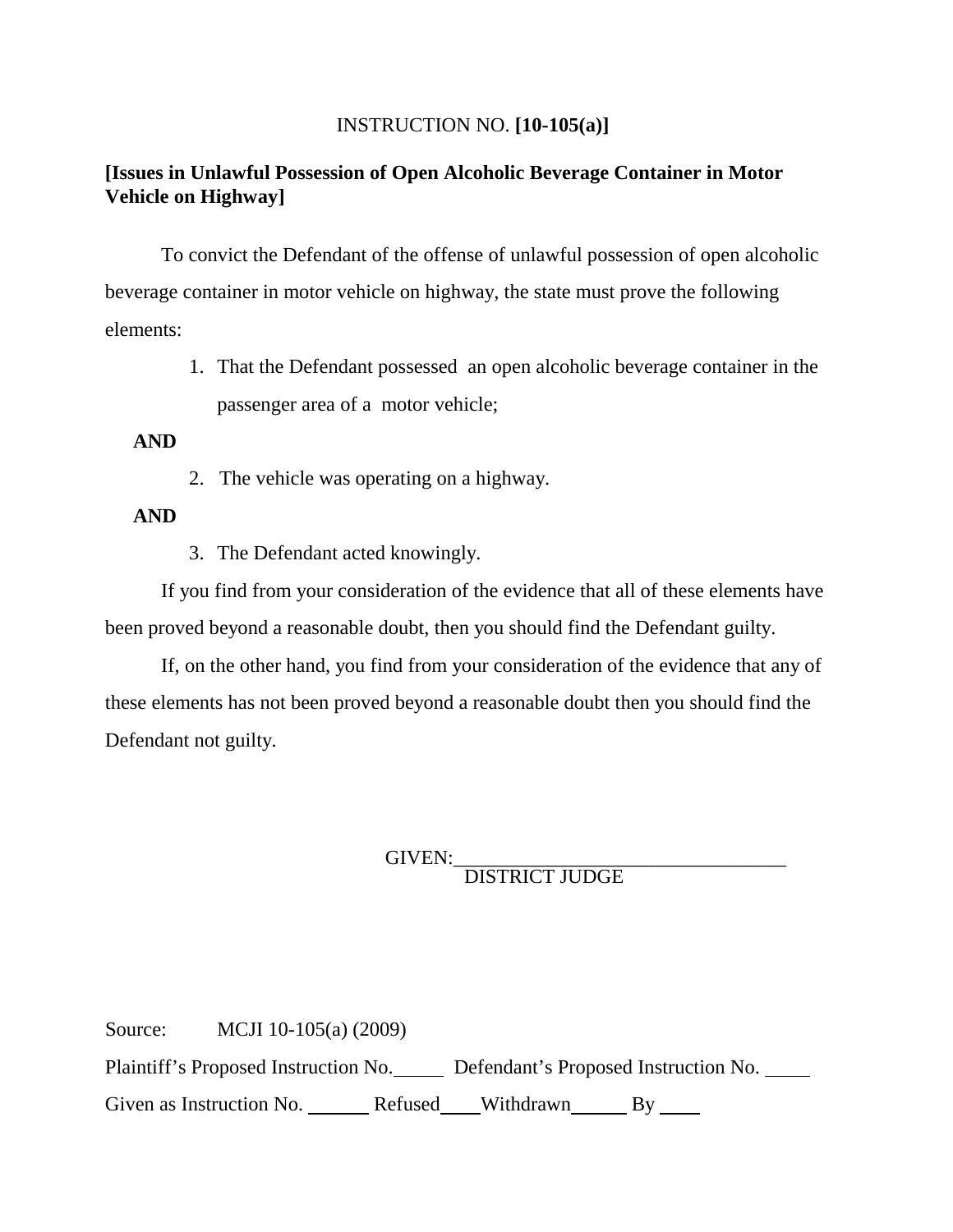**[Issues in Unlawful Possession of Open Alcoholic Beverage Container in Motor Vehicle on Highway, No. 10-105(a), 2009, Source and Comment]**

SOURCE: MCA § 61-8-460(1) (2007).

COMMENT: The terms "alcoholic beverage", "highway", "open alcoholic beverage container", and "passenger area" are defined in § 61-8-461 MCA.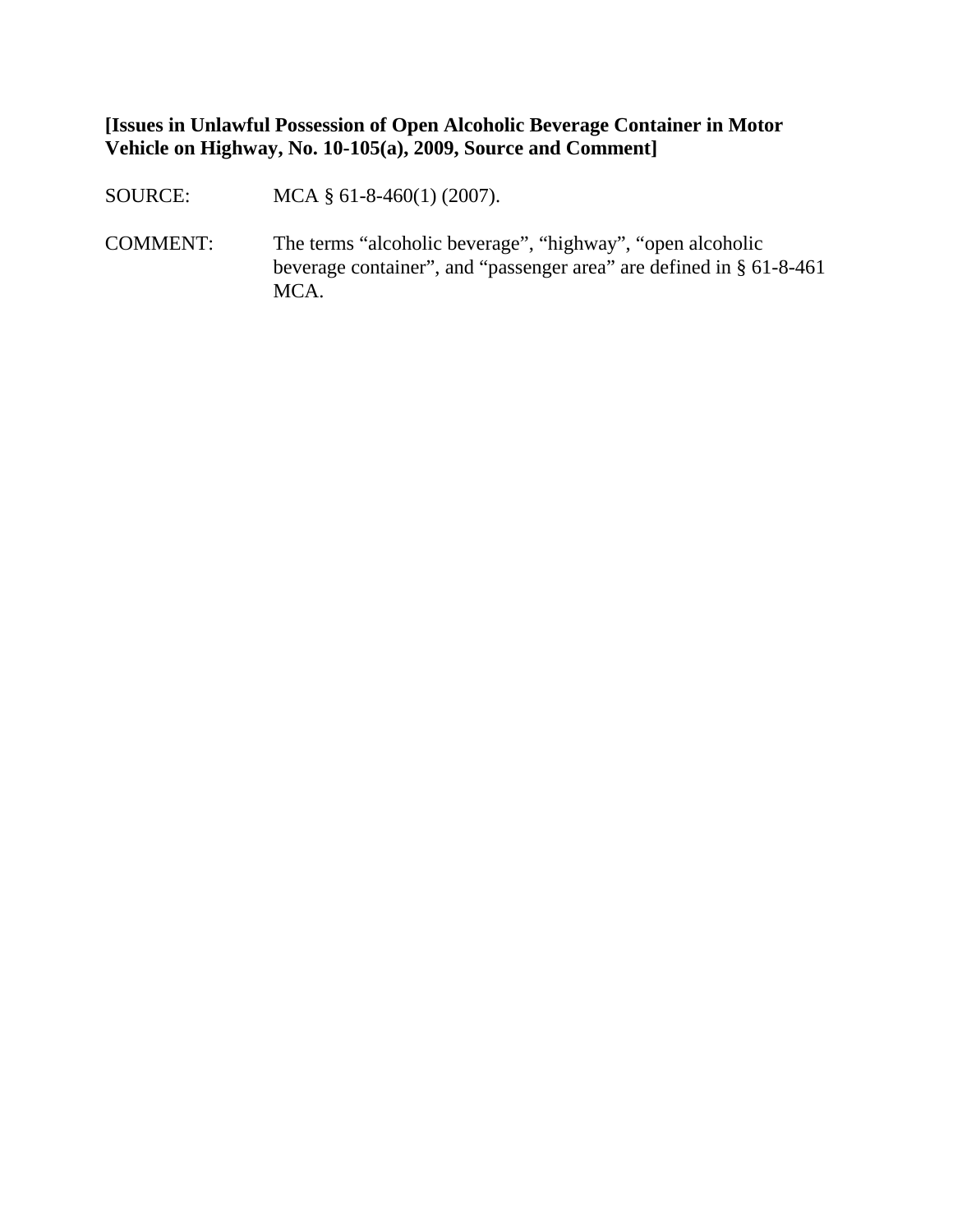#### INSTRUCTION NO. **[10-106]**

#### **[Definition of "Actual Physical Control"]**

The Defendant is in actual physical control of a motor vehicle if the Defendant is not a passenger and is in a position to, and has the ability to, operate the vehicle in question. [A motorist does not relinquish control over a vehicle simply because it is incapable of (starting) (moving).]

GIVEN:\_\_\_\_\_\_\_\_\_\_\_\_\_\_\_\_\_\_\_\_\_\_\_\_\_\_\_\_\_\_\_\_\_ DISTRICT JUDGE

Source: MCJI 10-106 (2009)

Plaintiff's Proposed Instruction No. Defendant's Proposed Instruction No.

Given as Instruction No. \_\_\_\_\_\_ Refused\_\_\_\_Withdrawn\_\_\_\_\_\_ By \_\_\_\_